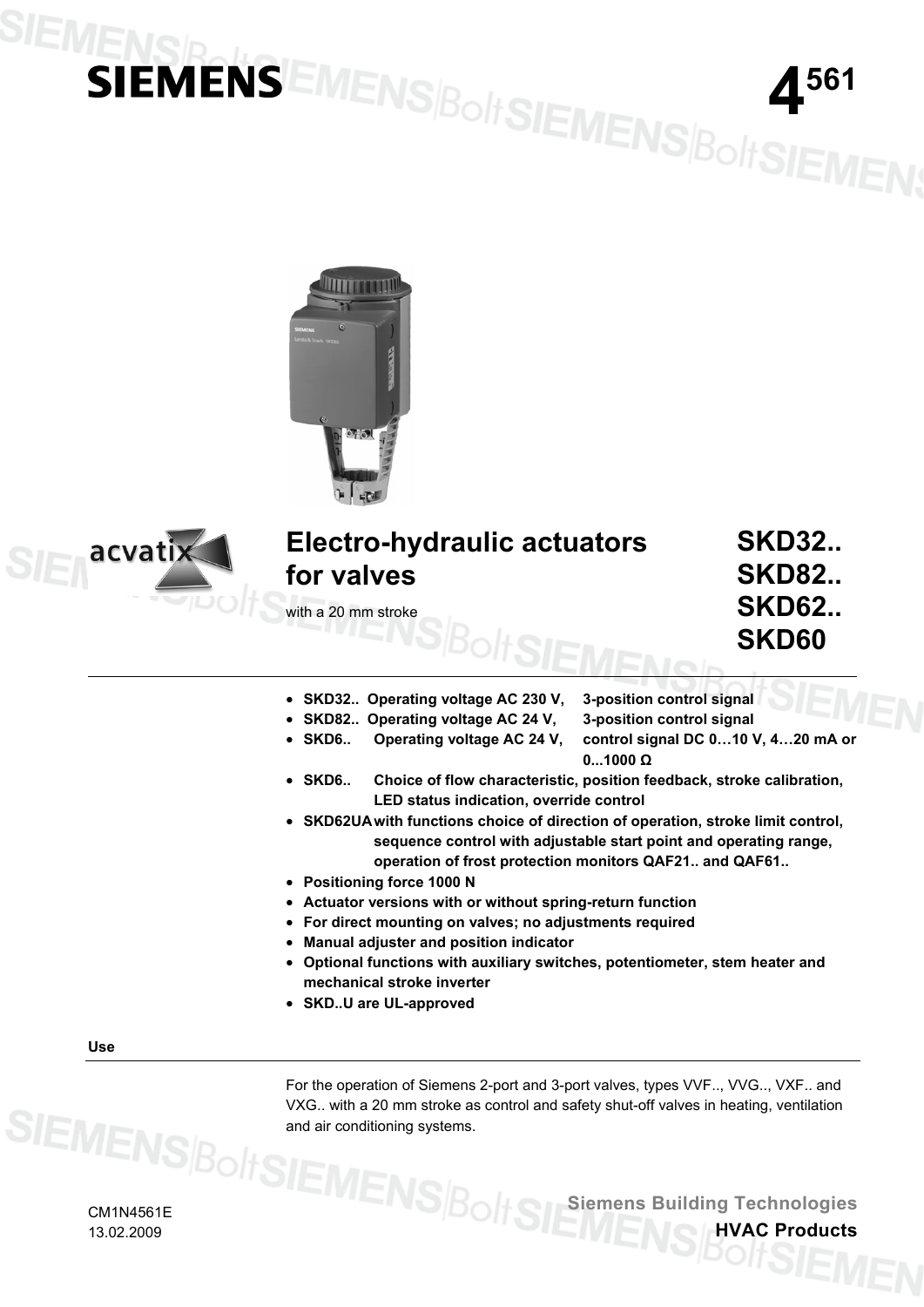## **TEMENS Bolt SIEMEN**

| Type              | Operating      | Positioning    | Spring-return   |                 | Positioning time |                  | <b>Enhanced</b>  |
|-------------------|----------------|----------------|-----------------|-----------------|------------------|------------------|------------------|
|                   | voltage        | signal         | <b>Function</b> | <b>Time</b>     | Opening Closing  |                  | functions        |
| <b>SKD32.50</b>   |                |                |                 |                 |                  |                  |                  |
| <b>SKD32.51</b>   | AC 230 V       |                |                 |                 | 120s             | 120 <sub>s</sub> |                  |
| <b>SKD32.21</b>   |                |                | yes             | 8 s             | 30 <sub>s</sub>  | 10 <sub>s</sub>  |                  |
| <b>SKD82.50</b>   |                | 3-position     |                 |                 |                  |                  |                  |
| <b>SKD82.50U*</b> |                |                |                 |                 |                  |                  |                  |
| <b>SKD82.51</b>   |                |                |                 |                 | 120 s            | 120 <sub>s</sub> |                  |
| <b>SKD82.51U*</b> |                |                | yes             | 8 s             |                  |                  |                  |
| SKD62             | <b>AC 24 V</b> | DC 010 V,      |                 |                 |                  |                  |                  |
| <b>SKD62U*</b>    |                | $420$ mA.      | yes             | 15 <sub>s</sub> |                  |                  |                  |
| SKD60             |                | or             |                 |                 | 30 <sub>s</sub>  | 15 <sub>s</sub>  |                  |
| SKD62UA *         |                | $01000 \Omega$ | ves             | 15 <sub>s</sub> |                  |                  | yes <sup>1</sup> |

### **Enhanced electronics**

Standard electronics

 $1)$  Direction of operation, stroke limit control, sequence control, signal addition

UL-approved versions

### **Accessories**

| <b>Type</b>    | <b>Description</b>          | <b>For actuator</b> | <b>Mounting location</b> |
|----------------|-----------------------------|---------------------|--------------------------|
| <b>ASC1.6</b>  | Auxiliary switch            | SKD <sub>6</sub> .  | 1 x ASC 1.6 or           |
| <b>ASC9.3</b>  | Dual auxiliary switches     |                     | 1 x ASC9.3 or            |
| <b>ASZ7.3</b>  | Potentiometer 1000 $\Omega$ | <b>SKD32</b>        | 1 x ASZ7.3 or            |
| ASZ7.31        | Potentiometer 135 $\Omega$  | <b>SKD82</b>        | 1 x ASZ7.31 or           |
| <b>ASZ7.32</b> | Potentiometer 200 $\Omega$  |                     | 1 x ASZ7.32              |
| <b>ASZ6.5</b>  | Stem heater AC 24 V         | SKD                 | 1 x ASZ6.5               |
| <b>ASK50</b>   | Mechanical stroke inverter  |                     | 1 x ASK50                |

### **Ordering**

**SIEMENS**Bol

When ordering please specify the quantity, product name and type code. *Example:* **1 actuator, type SKD32.50** and

**1 potentiometer, 135** Ω**, type ASZ7.31**

Delivery

The actuator, valve and accessories are supplied in separate packaging and not assembled prior to delivery.

### **Spare parts**

See overview, section «Replacement parts», page 15.

### **Equipment combinations**

| <b>Valve type</b> |                                                                               | <b>DN</b> | <b>PN-class</b> | $k_{vs}$ [m <sup>3</sup> /h] | data sheet |  |  |  |  |
|-------------------|-------------------------------------------------------------------------------|-----------|-----------------|------------------------------|------------|--|--|--|--|
|                   | Two-port valves VV (control valves or safety shut-off valves)):               |           |                 |                              |            |  |  |  |  |
| <b>VVF21</b>      | Flange                                                                        | 2580      | 6               | 1.9100                       | 4310       |  |  |  |  |
| <b>VVF31</b>      | Flange                                                                        | 1580      | 10              | 2.5100                       | 4320       |  |  |  |  |
| <b>VVF40</b>      | Flange                                                                        | 1580      | 16              | 1.9100                       | 4330       |  |  |  |  |
| <b>VVF41</b>      | Flange                                                                        | 50        | 16              | 1931                         | 4340       |  |  |  |  |
| <b>WG41</b>       | Threaded                                                                      | 1550      | 16              | 0.6340                       | 4363       |  |  |  |  |
| <b>VVF52</b>      | Flange                                                                        | 1540      | 25              | 0.1625                       | 4373       |  |  |  |  |
| <b>VVF61</b>      | Flange                                                                        | 1525      | 40              | 0.197.5                      | 4382       |  |  |  |  |
| X                 | <b>Three-port valves VX</b> (control valves for «mixing» and« distribution»): |           |                 |                              |            |  |  |  |  |
| <b>VXF21</b>      | Flange                                                                        | 2580      | 6               | 1.9100                       | 4410       |  |  |  |  |
| <b>VXF31</b>      | Flange                                                                        | 1580      | 10              | 2.5100                       | 4420       |  |  |  |  |
| <b>VXF40</b>      | Flange                                                                        | 1580      | 16              | 1.9100                       | 4430       |  |  |  |  |
| <b>VXF41</b>      | Flange                                                                        | 1550      | 16              | 1.931                        | 4440       |  |  |  |  |
| <b>VXG41</b>      | Threaded                                                                      | 1550      | 16              | 1.640                        | 4463       |  |  |  |  |
| <b>VXF61</b>      | Flange                                                                        | 1525      | 40              | 1.97.5                       | 4482       |  |  |  |  |

For admissible differential pressures  $\Delta p_{max}$  and closing pressures  $\Delta p_s$ , refer to the relevant valve data sheets.

### 2/16

**SIEMENS**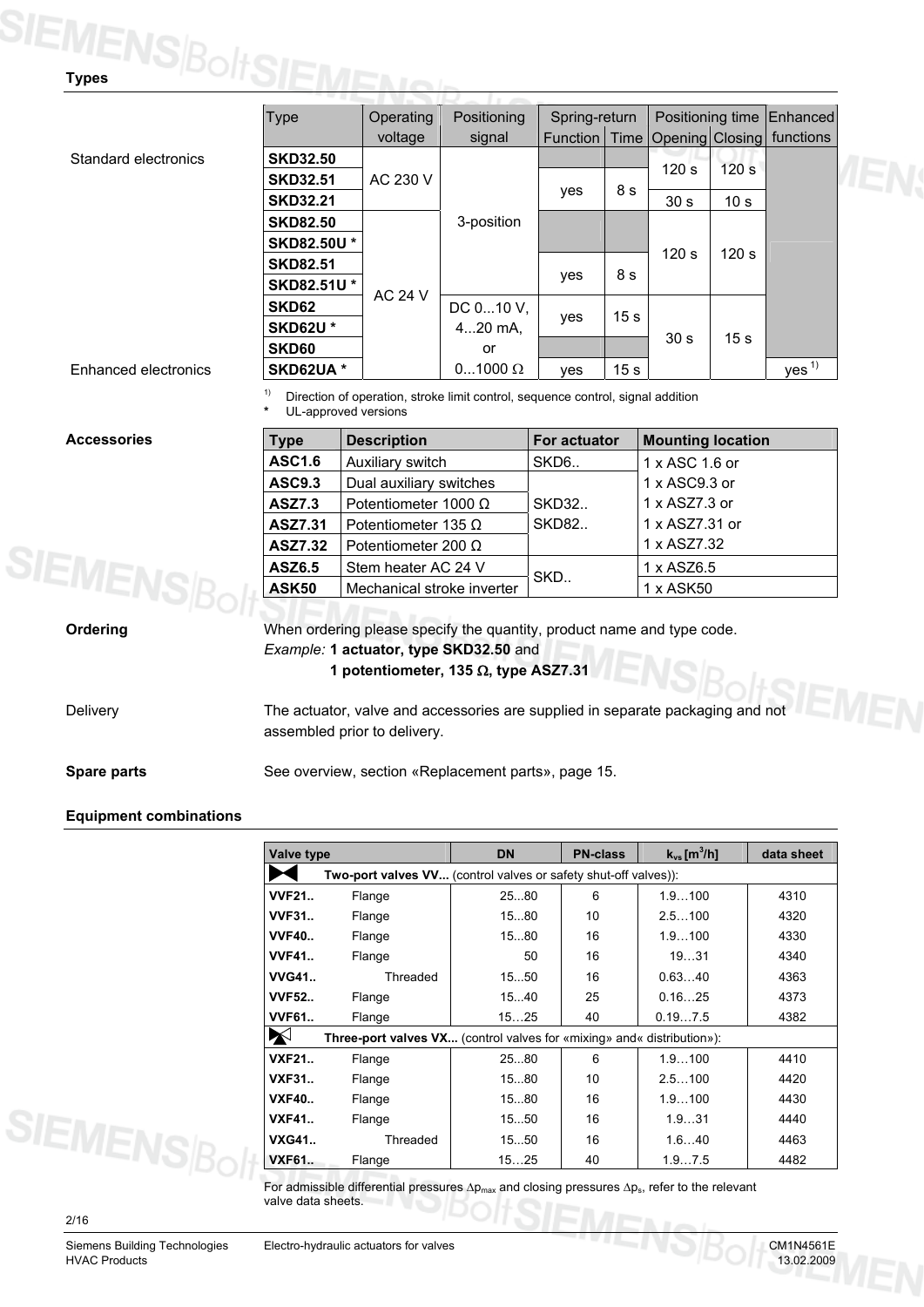$\mathbf{S}$ IEMENS $\beta_{\mathsf{N}^\mathsf{M}}$ 

Third-party valves with strokes between 6…20 mm can be motorized, provided they are «closed with the de-energized» fail-safe mechanism and provided that the necessary mechanical coupling is available. The Y1 signal must be routed via an additional freely-adjustable end switch (ASC9.3) to limit the stroke. We recommend that you contact your local Siemens office for the necessary information.

### **Technology**

**Principle of electro-hydraulic actuators** 



Siemens Building Technologies Electro-hydraulic actuators for valves CM1N4561E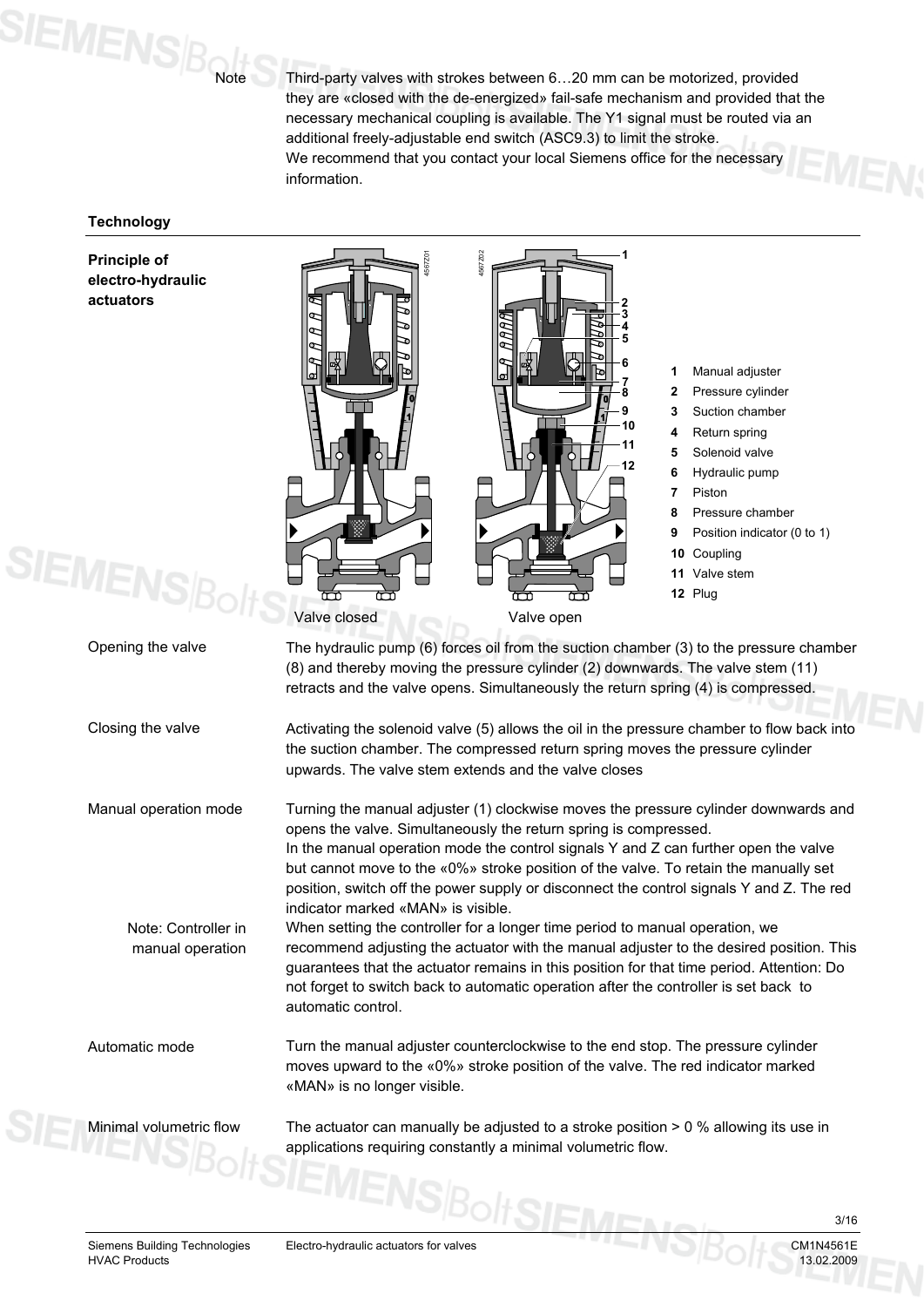The SKD32.51, SKD32.21, SKD82.51U.. and SKD62.. actuators, which feature a spring-return function, incorporate an additional solenoid valve which opens if the control signal or power fails. The return spring causes the actuator to move to the «0 %» stroke position and closes the valve in accordance with the safety requirements

### **SKD32../SKD82..**  3-position control signal

**SKD62.., SKD60**  Y control signal DC 0...10 V and/or DC 4...20 mA, 0…1000 Ω

**Spring-return facility** 

The valve is controlled by a 3-position signal either via terminals Y1 or Y2 and generates the desired stroke by means of above described principle of operation.

• Voltage on Y1 piston extends valve opens

set out in DIN 32730.

- 
- No voltage on Y1 and Y2 piston / valve stem remain in the respective position

• Voltage on Y2 piston retracts valve closes

The valve is either controlled via terminal Y or override control Z. The positioning signal Y generates the desired stroke by means of above described principle of operation.

A frost protection thermostat can be connected to the SKD6.. actuator. The added signals from the QAF21.. and QAF61.. require the use of SKD62UA actuators. Notes on special programming of the electronics are described under «Enhanced electronics»

«Connection diagrams» for operation with frost protection thermostat or frost protection

4567Z03

**1**

**2 3 4**

**ok calib. error valve jam**

 $h1$ 

**green red**

**ON 1 2**

ര

**Status**

**Calib.**

- Signal Y increasing: piston extends valve opens
- 
- 

monitor refer to page 13.

Calib. Status

 $\circledcirc$ 

**0...10V 4...20mA Ohm G0 G Y M U Z AC 24V 50/60Hz <sup>G</sup> G0**

on page 5.

 $\widehat{\infty}$ 

• Signal Y decreasing: piston retracts valve closes • Signal Y constant: piston / valve stem remain in the respective position • Override control Z see description of override control input, page 7

Frost protection monitor Frost protection thermostat



### **Standard electronics** SKD62.., SKD60

**EMENS Bolt SIEMEN** 

- 2 Mode DIL switches
- 3 LED status indication
- 4 Slot for calibration

**DIL switches** SKD62.., SKD60

**SIEMENSB** 

|                    | <b>Positioning signal Y</b><br><b>Position feedback U</b> | <b>Flow characteristic</b>                                                                                  |
|--------------------|-----------------------------------------------------------|-------------------------------------------------------------------------------------------------------------|
| ON                 | OΝ<br>DC 420 mA                                           | ON<br>$=$ linear<br>lin                                                                                     |
| OFF <sup>*</sup> ) | ΩN<br>DC 010 V                                            | ON<br>$log =$ equal percentage<br>567Z08                                                                    |
| $^{\ast}$          | Factory setting:<br>All switches OFF                      | 4567204<br>$V_{100}$<br>Relationship<br>between control<br>signal Y and<br>volumetric flow<br>10 V<br>20 mA |

4/16

Siemens Building Technologies Electro-hydraulic actuators for valves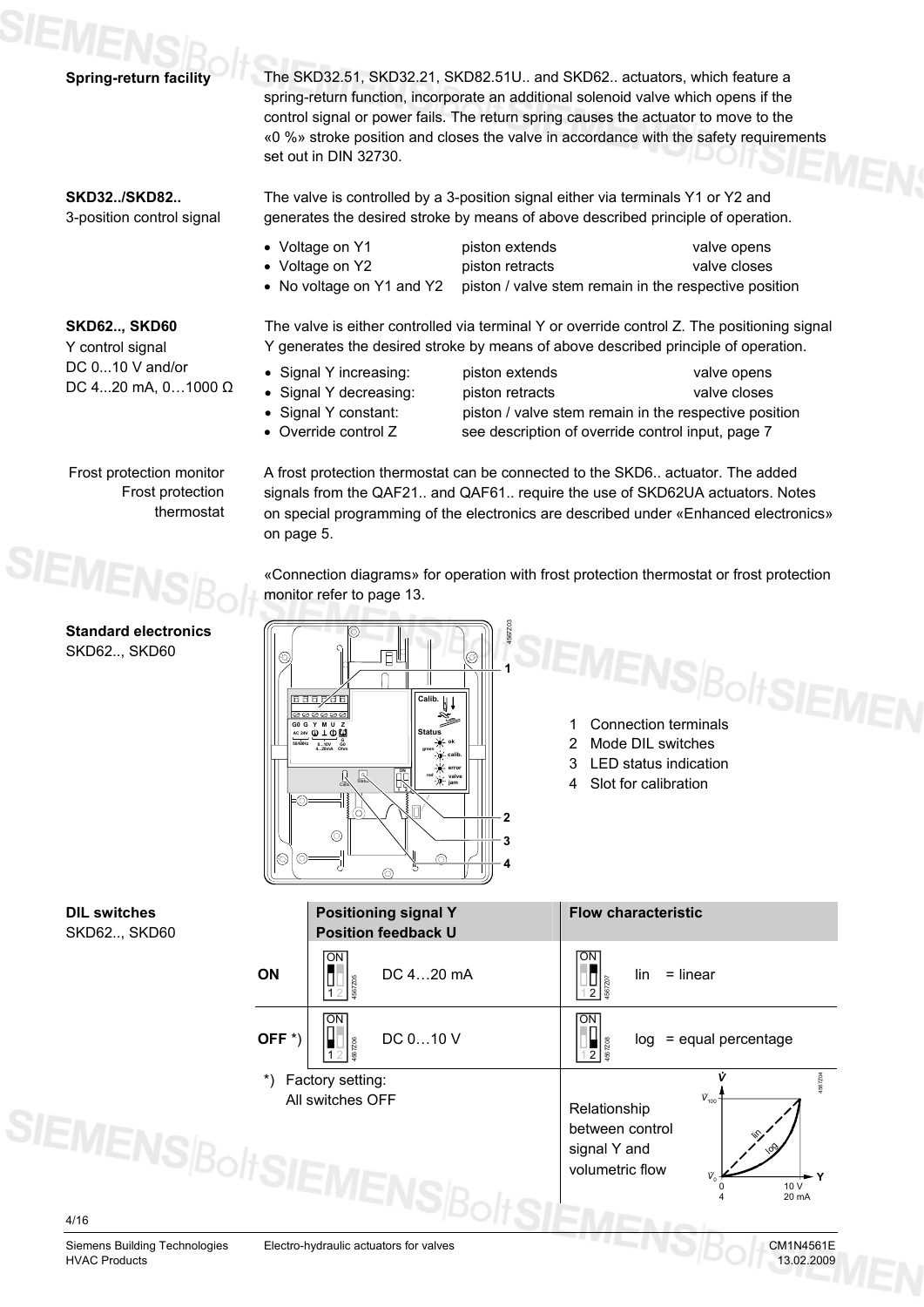**Enhanced electronics**  SKD62UA

SIEMENS $\beta_{\text{O}}$ 



- 1 Connection terminals
- 2 DIL switches
- 3 LED status indication
- 4 Stroke calibration
- 5 Rotary switch **Up**
	- (factory setting 0)





Selection of direction of operation SKD62UA

- With normally-closed valves, «direct-acting» means that with a signal input of 0 V, the valve closes (applies to all Siemens valves listed under «equipment combinations» on page 2)
- With normally-open valves, «direct-acting» means that with a signal input of 0 V, the valve is open.



The mechanical spring-return function is not affected by the direction of operation selected.

**SIEMENS**<sub>Rote</sub>

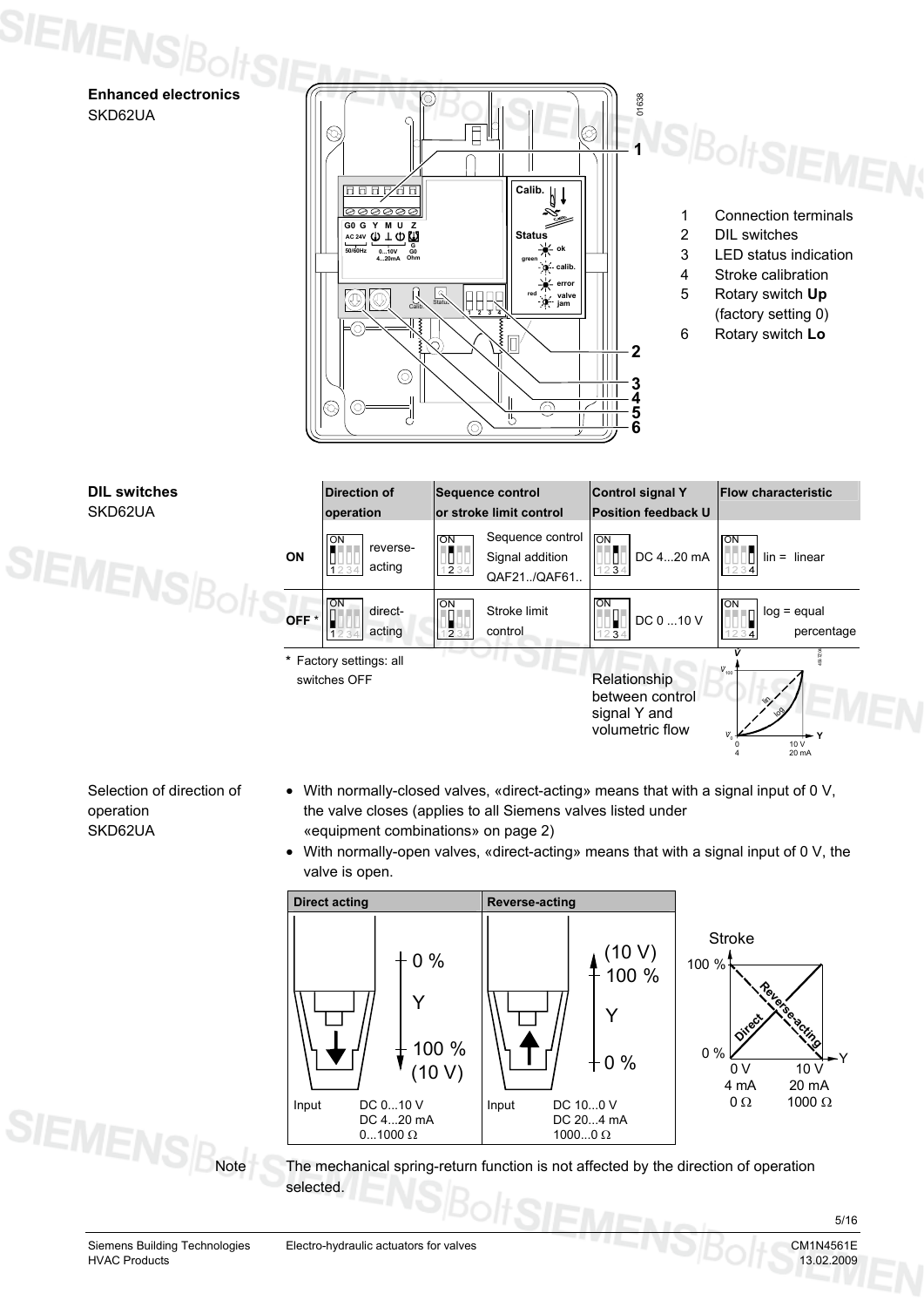### Stroke limit control and sequence control SKD62UA

### **Setting the stroke limit control Setting the sequence control**

The rotary switches LO and UP can be used to apply an upper and lower limit to the stroke in increments of 3%, up to a maximum of 45%



| of LO          | limit | of UP          | $-$ pp $ -$<br>limit | .<br>of LO     | sequence control | of UP          | --------- <u>-</u><br>of seque<br>contr |
|----------------|-------|----------------|----------------------|----------------|------------------|----------------|-----------------------------------------|
| 0              | 0%    | $\mathbf 0$    | 100 %                | 0              | 0 V              | $\mathbf 0$    | 10 V                                    |
|                | 3%    | 1              | 97 %                 | 1              | 1 <sub>V</sub>   | 1              | 10 V                                    |
| $\overline{2}$ | 6 %   | $\overline{2}$ | 94 %                 | $\overline{2}$ | 2V               | $\overline{2}$ | 10 V                                    |
| 3              | 9 %   | 3              | 91 %                 | 3              | 3 V              | 3              | 3V                                      |
| 4              | 12 %  | 4              | 88 %                 | 4              | 4 V              | 4              | 4 V                                     |
| 5              | 15 %  | 5              | 85 %                 | 5              | 5 V              | 5              | 5 V                                     |
| 6              | 18 %  | 6              | 82 %                 | 6              | 6V               | 6              | 6 V                                     |
| 7              | 21 %  | 7              | 79 %                 | 7              | 7 V              | 7              | 7 V                                     |
| 8              | 24 %  | 8              | 76 %                 | 8              | 8 V              | 8              | 8 V                                     |
| 9              | 27 %  | 9              | 73 %                 | 9              | 9 V              | 9              | 9 V                                     |
| A              | 30 %  | A              | 70 %                 | A              | 10 V             | A              | 10 V                                    |
| в              | 33 %  | в              | 67 %                 | в              | 11 V             | в              | 11 V                                    |
| С              | 36 %  | c              | 64 %                 | c              | 12 V             | C              | 12 V                                    |
| D              | 39 %  | D              | 61%                  | D              | 13 V             | D              | 13 V                                    |
| Е              | 42 %  | Е              | 58 %                 | Е              | 14 V             | Е              | 14 V                                    |
| F              | 45 %  | F              | 55 %                 | F              | 15V              | F              | 15V                                     |

|                          | Setting the sequence control                                                                                          |                          |                                           |
|--------------------------|-----------------------------------------------------------------------------------------------------------------------|--------------------------|-------------------------------------------|
|                          | The rotary switches LO and UP can be used<br>to determine the starting point or the operating<br>range of a sequence. |                          |                                           |
|                          |                                                                                                                       | 315V                     |                                           |
| 100 %                    |                                                                                                                       | UP                       |                                           |
|                          | 15V                                                                                                                   |                          |                                           |
|                          |                                                                                                                       |                          | ۰v                                        |
| <b>Position</b><br>of LO | Starting point for<br>sequence control                                                                                | <b>Position</b><br>of UP | Operating range<br>of sequence<br>control |
| 0                        | 0 V                                                                                                                   | 0                        | 10 V                                      |
|                          |                                                                                                                       |                          |                                           |

|   |       |                |       |                         |      |                | control |
|---|-------|----------------|-------|-------------------------|------|----------------|---------|
| 0 | $0\%$ | $\mathbf 0$    | 100 % | 0                       | 0 V  | 0              | 10 V    |
| 1 | 3 %   | 1              | 97 %  | 1                       | 1V   |                | 10 V *  |
| 2 | 6 %   | $\overline{2}$ | 94 %  | $\overline{\mathbf{c}}$ | 2 V  | $\overline{2}$ | 10 V ** |
| 3 | 9 %   | 3              | 91 %  | 3                       | 3 V  | 3              | 3 V *** |
| 4 | 12 %  | 4              | 88 %  | 4                       | 4 V  | 4              | 4 V     |
| 5 | 15 %  | 5              | 85 %  | 5                       | 5 V  | 5              | 5 V     |
| 6 | 18 %  | 6              | 82 %  | 6                       | 6V   | 6              | 6V      |
| 7 | 21 %  | 7              | 79 %  | 7                       | 7 V  | 7              | 7 V     |
| 8 | 24 %  | 8              | 76 %  | 8                       | 8 V  | 8              | 8 V     |
| 9 | 27 %  | 9              | 73 %  | 9                       | 9 V  | 9              | 9 V     |
| А | 30 %  | A              | 70 %  | A                       | 10 V | A              | 10 V    |
| В | 33 %  | в              | 67 %  | в                       | 11 V | в              | 11 V    |
| C | 36 %  | c              | 64 %  | С                       | 12 V | c              | 12 V    |
| D | 39 %  | D              | 61 %  | D                       | 13 V | D              | 13 V    |
| Ē | 42 %  | E.             | 58 %  | Е                       | 14 V | Е              | 14 V    |
| F | 45 %  | F              | 55 %  | F                       | 15 V | F              | 15 V    |

**\*** Operating range of QAF21.. (see below)

**\*\*** Operating range of QAF61.. (see below) The smallest adjustment is 3 V; control with 0...30 V is only possible via Y.

| Setting the signal addition                                                                                               |                                 |                   |                                  |  |
|---------------------------------------------------------------------------------------------------------------------------|---------------------------------|-------------------|----------------------------------|--|
| The operating range of the frost protection<br>monitor (QAF21 or QAF61) can be defined<br>with rotary switches LO and UP. |                                 |                   |                                  |  |
| <b>Position</b><br>of LO                                                                                                  | Sequence control<br>start point | Position<br>of UP | QAF21 / QAF61<br>operating range |  |
| o                                                                                                                         |                                 |                   | QAF21.                           |  |
|                                                                                                                           |                                 |                   | QAF61                            |  |

**Calibration** SKD62.., SKD60

Stroke control with QAF21.. / QAF61.. signal addition SKD62UA only

> In order to determine the stroke positions 0 % and 100 % in the valve, calibration is required on initial commissioning:

**Po of LO** 

### **Prerequisites**

- Mechanical coupling of the actuator SKD6.. with a Siemens valve
- $\sqrt{2}$  Actuator must be in «Automatic operation» enabling stroke calibration to **capture the effective 0 % and 100 % values**
- AC 24 V power supply
- Housing cover removed

### **Calibration**

- 1. Short-circuit contacts in calibration slot (e.g. with a screwdriver)
- 2. Actuator moves to «0 %» stroke position (1) (valve closed)
- 3. Actuator moves to «100 %» stroke position (2) (valve open)
- 4. Measured values are stored



green LED flashes;

01124

### **Normal operation**

5. Actuator moves to the position (3) as indicated by signals Y or Z

green LED is lit permanently; position feedback U active, the values correspond to the actual positions

A lit red LED indicates a calibration error.

The calibration can be repeated any number of times.

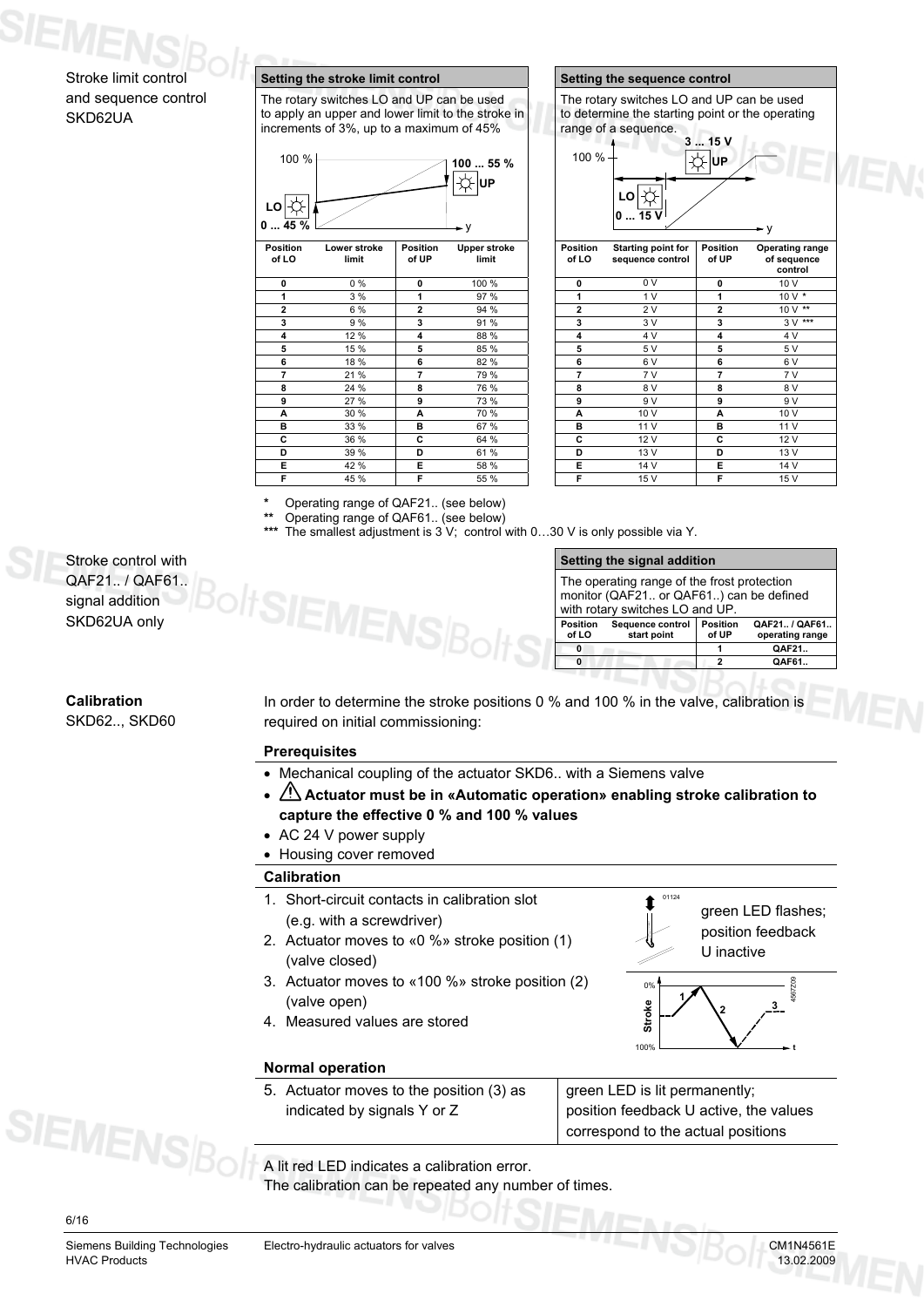### **Indication of operating state** SKD62.., SKD60

The LED status indication indicates operational status with dual-colored LED and is visible with removed cover.

| <b>LED</b>  | <b>Indication</b> |     | <b>Function</b>           | Remarks, troubleshooting                                                                 |
|-------------|-------------------|-----|---------------------------|------------------------------------------------------------------------------------------|
| Green       | Lit               |     | Normal operation          | Automatic operation; everything o.k.                                                     |
|             | Flashing          | - o | Calibration in progress   | Wait until calibration is finished (LED stops<br>flashing, green or red LED will be lit) |
| Red         | Lit               |     | Faulty stroke calibration | Check mounting<br>Restart stroke calibration (by short-circuiting<br>calibration slot)   |
|             |                   |     | Internal error            | Replace electronics                                                                      |
|             | Flashing          | . പ | Inner valve jammed        | Check valve                                                                              |
| <b>Both</b> | Dark              | С   | No power supply           | Check mains network, check wiring                                                        |
|             |                   |     | Electronics faulty        | Replace electronics                                                                      |

As a general rule, the LED can assume only the states shown above (continuously red or green, flashing red or green, or off).

Override control input can be operated in following different modes of operation



Shown operation modes are based on the factory setting «direct acting» Y-input has no effect in Z-mode. Note

### **Accessories**

**SKD..** 

SIEMENS





Siemens Building Technologies Electro-hydraulic actuators for valves CM1N4561E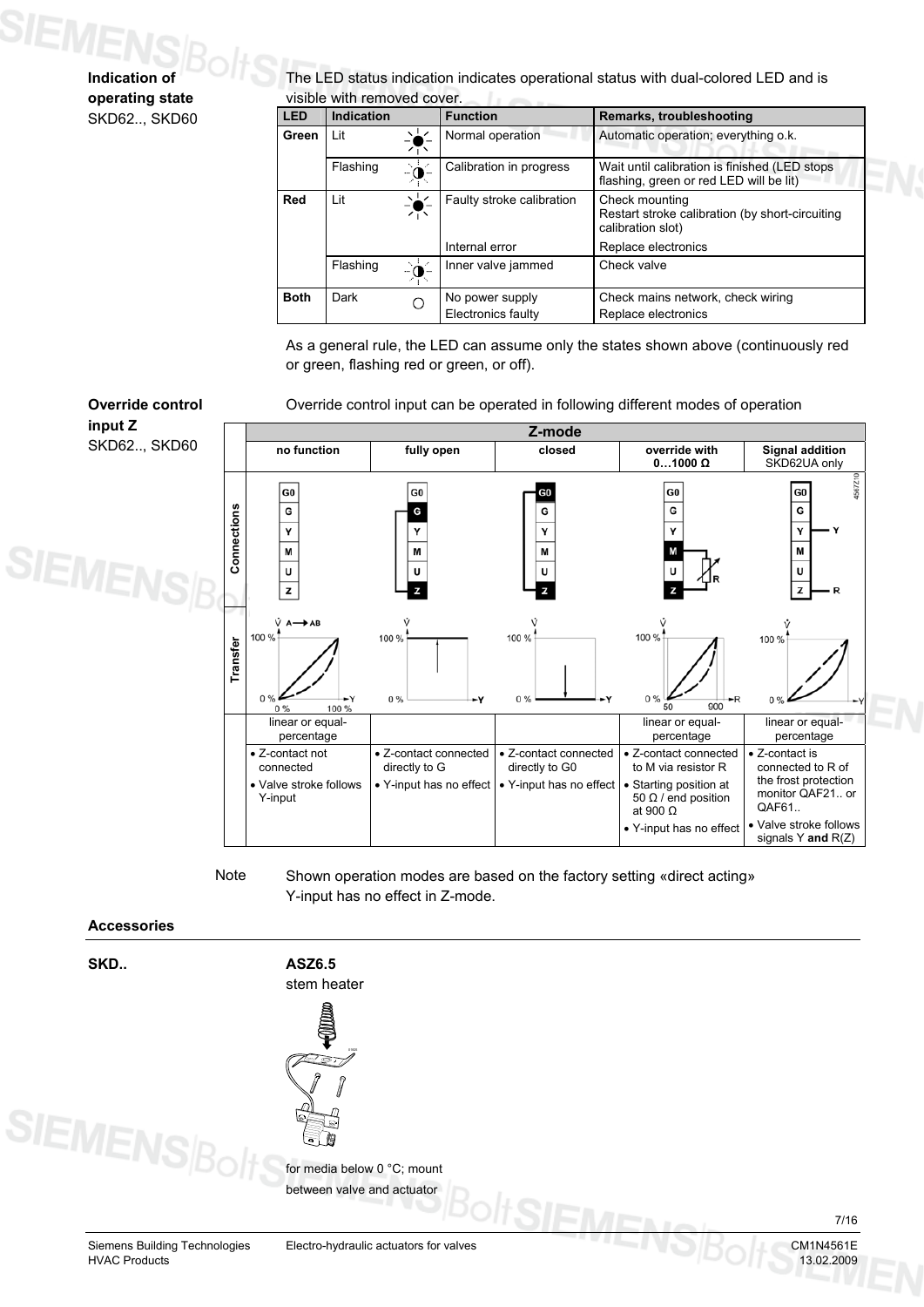**SKD32.., SKD82..** 

**ASC9.3**  double auxiliary switch 4561Z05  $\mathbb{G}$ 



ASZ7.31: 0…135 Ω ASZ7.32: 0…200 Ω **ASK50**  stroke inverter

4561Z10

0 % actuator stroke corresponds to 100 % valve stroke; mount between valve and actuator

### **SKD62.., SKD60**

**ASC1.6** 



switching point 0…5 % stroke

See section «Technical data» on page 10 for more information.

### **Engineering notes**

Conduct the electrical connections in accordance with local regulations on electrical installations as well as the internal or connection diagrams.

| Caution $\triangle$ | Safety regulations and restrictions designed to ensure the safety of people and<br>property must be observed at all times!                                                                                                                                                                                                                                                                                                                                                                                                                                          |
|---------------------|---------------------------------------------------------------------------------------------------------------------------------------------------------------------------------------------------------------------------------------------------------------------------------------------------------------------------------------------------------------------------------------------------------------------------------------------------------------------------------------------------------------------------------------------------------------------|
| Caution $\triangle$ | 4567Z11<br>For media below 0 °C the ASZ6.5 stem heater is<br>required to keep the valve from freezing. For safety<br>reasons the stem heater is designed for an operating<br>voltage of AC 24 V / 30 W.<br>For this case, do not insulate the actuator bracket and<br>the valve stem, as air circulation must be ensured. Do<br>not touch the hot parts without prior protective<br>measures to avoid burns.<br>Non-observance of the above may result in accidents<br>and fires!<br>Recommendation: Above 140 °C insulating the<br>valves is strictly recommended. |
|                     | Observe admissible temperatures, refer to «Llse» on nage 1 and «Technical data» on                                                                                                                                                                                                                                                                                                                                                                                                                                                                                  |

Observe admissible temperatures, refer to «Use» on page 1 and «Technical data» on page 10.

If an auxiliary switch is required, its switching point should be indicated on the plant schematic.

Every actuator must be driven by a dedicated controller (refer to «Connection diagrams», page 13).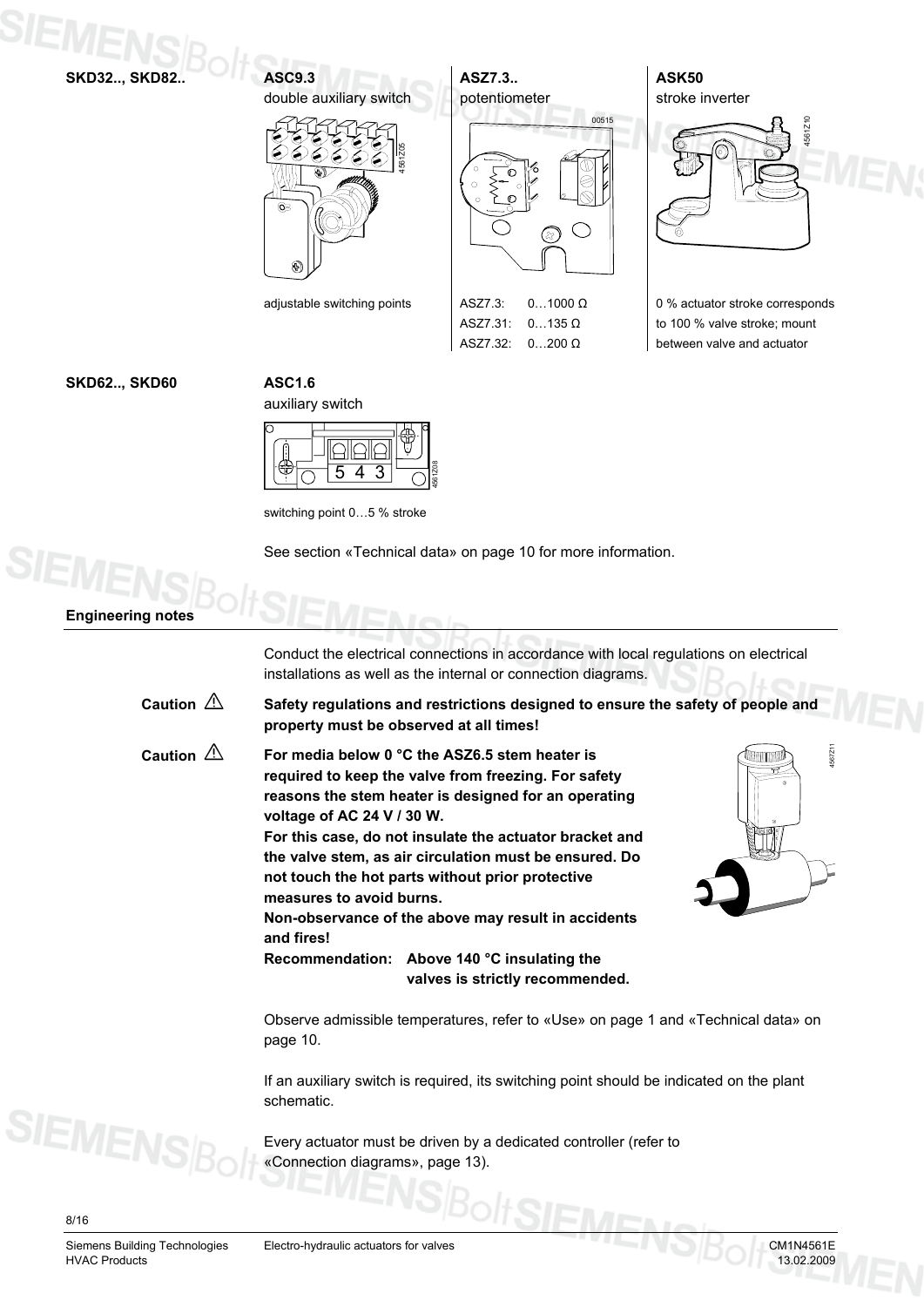**Mounting instructions** 

Mounting Instruction 74 319 0325 0 for fitting the actuator to the valve are by packed in the actuator packaging. The instructions for accessories are enclosed with the accessories themselves.

| <b>Accessories</b> |                       | <b>Installation instructions</b> | <b>Accessory</b> |         | <b>Mounting instructions</b> |
|--------------------|-----------------------|----------------------------------|------------------|---------|------------------------------|
| <b>ASC1.6</b>      | G4563.3               | 4 319 5544 0                     | ASZ6.5           | M4563.7 | 4 319 5564 0                 |
| ASC9.3             | G4561.3               | 4 319 5545 0                     | ASK50            | M4561.5 | 4 319 5549 0                 |
| SKD                |                       | 74 319 0326 0                    | ASZ7.3           |         | 74 319 0247 0                |
|                    |                       |                                  | SKD              | M3250   | 74 319 0325 0                |
| $90^\circ$         | $90^\circ$<br>4362201 |                                  |                  |         |                              |

**Orientation** 

### **Commissioning notes**

When commissioning the system, check the wiring and functions, and set any auxiliary switches and potentiometers as necessary, or check the existing settings.



**The manual adjuster must be rotated counterclockwise to the end stop, i.e. until the red indicator marked «MAN» is no longer visible. This causes the Siemens valves, types VVF.., VVG.., VXF.. and VXG.. to close (stroke = 0%).** 

Manual operation





**« AUTO »**

### **Maintenance notes**

The SKD.. actuators are maintenance-free.



When servicing the actuator:

- Switch off pump of the hydronic loop
- Interrupt the power supply to the actuator
- Close the main shutoff valves in the system
- Release pressure in the pipes and allow them to cool down completely
- If necessary, disconnect electrical connections from the terminals
- The actuator must be correctly fitted to the valve before recommissioning.
- Recommendation SKD6..: trigger stroke calibration.

**SIEMEN** 

9/16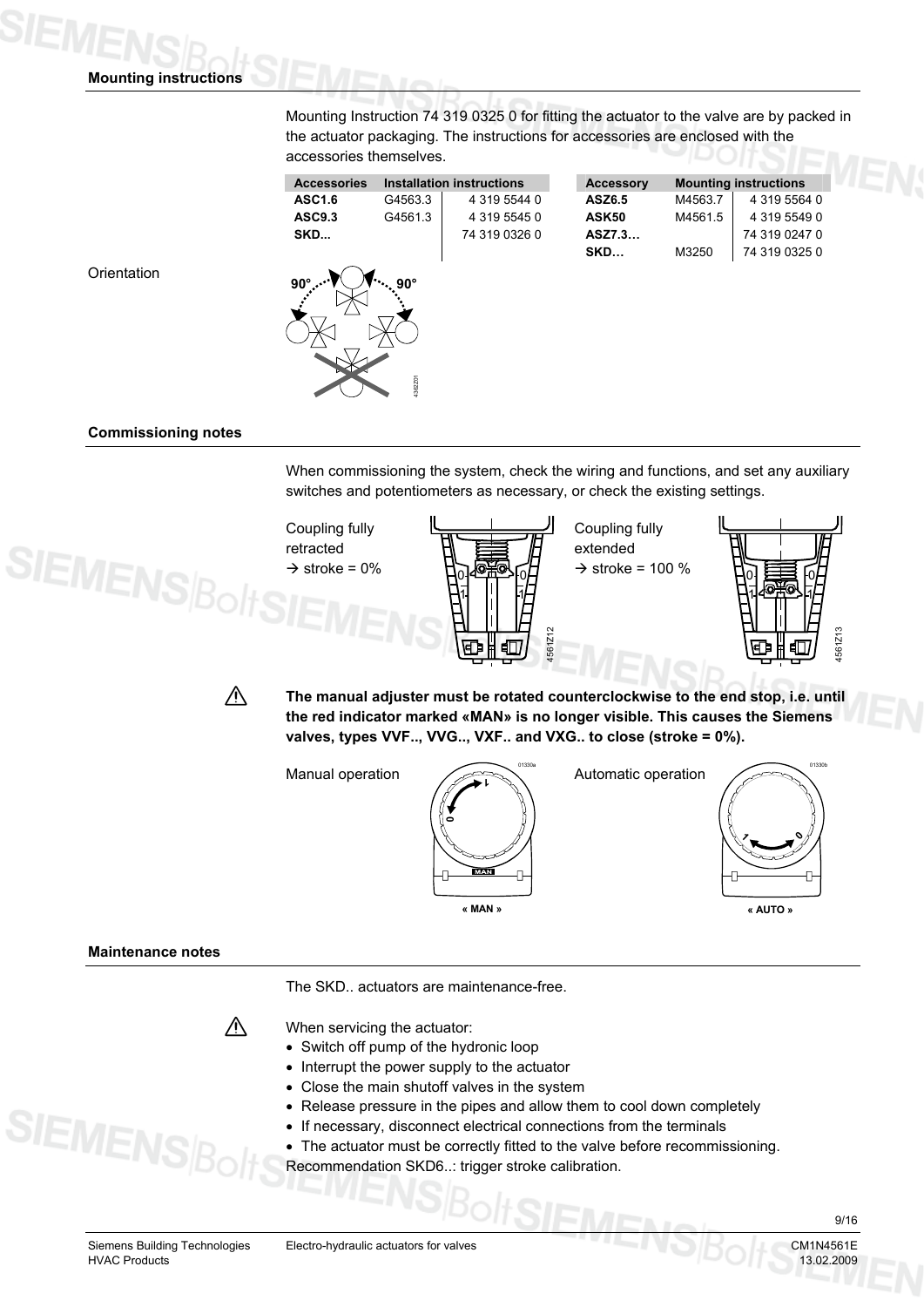

**SIEMENS** 

«Replacement parts», see page 15.

**Disposal** The device contains electrical and electronic components and must not be disposed of together with domestic waste. This applies in particular to the PCB.

> Legislation may demand special handling of certain components, or it may be sensible from an ecological point of view.

**Current local legislation must be observed.**

**Warranty** 

The technical data relating to specific applications are valid only in conjunction with the valves listed in this Data Sheet under «Equipment combinations», page 2.



Repair

**The use of the actuators in conjunction with third-party valves invalidates all claims under Siemens Switzerland Ltd / HVAC Products warranty.** 

### **Technical data**

|                 |                                          | <b>SKD32</b>                | <b>SKD82</b>                                   | <b>SKD6</b>                     |
|-----------------|------------------------------------------|-----------------------------|------------------------------------------------|---------------------------------|
| Power supply    | Operating voltage                        | AC 230 V                    | <b>AC 24 V</b>                                 | <b>AC 24 V</b>                  |
|                 | Voltage tolerance                        | $\pm$ 15 %                  | $\pm$ 20 $\%$                                  | $-20 \%$ / +30 %                |
|                 |                                          |                             | SELV / PELV                                    |                                 |
|                 | Frequency                                |                             | 50 or 60 Hz                                    |                                 |
|                 | Max. Power consumption At                | SKD32.21:                   | SKD82.50, 50U                                  | 17 VA / 12 W                    |
|                 | 50 Hz                                    | 20 VA / 13 W                | 13 VA / 8 W                                    |                                 |
|                 |                                          | SKD32.50:                   | SKD82.51, 51U                                  |                                 |
| <b>IEMENSBo</b> |                                          | 16 VA / 11 W                | 18 VA, 11 W                                    |                                 |
|                 |                                          | SKD32.51:                   |                                                |                                 |
|                 |                                          | 21 VA, 13 W                 |                                                |                                 |
|                 | External supply cable fuse               | min. 0.5 A, slow            |                                                | min. 1 A, slow                  |
|                 |                                          | max. 0.6 A, slow            |                                                | max. 10 A, slow                 |
| Signal inputs   | Control signal                           |                             |                                                | DC 010 V,                       |
|                 |                                          |                             | 3-position                                     | DC 420 mA                       |
|                 |                                          |                             |                                                | or                              |
|                 |                                          |                             | Voltage                                        | $01000 \Omega$                  |
|                 | <b>Terminal Y</b>                        |                             | DC 010 V                                       |                                 |
|                 |                                          |                             | Input impedance<br>Current                     | 100 $k\Omega$                   |
|                 |                                          |                             | DC 420 mA                                      |                                 |
|                 |                                          |                             | 240 Ω                                          |                                 |
|                 |                                          |                             | $< 1\%$                                        |                                 |
|                 |                                          |                             | 1%                                             |                                 |
|                 | <b>Terminal Z</b>                        |                             | 1000 Ω                                         |                                 |
|                 | Override control                         |                             | Z not connected                                | No function, priority           |
|                 |                                          |                             | Z connected directly to G                      | terminal Y                      |
|                 |                                          |                             | max. stroke 100 %                              |                                 |
|                 |                                          | Z connected directly to G0  | min. stroke 0 %<br>stroke proportional to R    |                                 |
| Position        | Terminal U                               |                             | Z connected to M via $01000 \Omega$<br>voltage | DC 09,8 V ±2 %                  |
| feedback        |                                          |                             | load impedance                                 | $> 10 k\Omega$                  |
|                 |                                          |                             | current                                        | DC 419,6 mA ±2 %                |
|                 |                                          |                             | load impedance                                 | $< 500 \Omega$                  |
|                 | Operating data Positioning time at 50 Hz |                             |                                                |                                 |
|                 | opening                                  | SKD32.5<br>120 <sub>s</sub> | SKD82.5 120 s                                  | 30 <sub>s</sub>                 |
|                 |                                          | SKD32.21<br>30 <sub>s</sub> |                                                |                                 |
|                 | Closing                                  | SKD32.5<br>120 s            | SKD82.5.<br>120 <sub>s</sub>                   | 15 <sub>s</sub>                 |
| <b>IEMEI</b>    |                                          | SKD32.21<br>10 <sub>s</sub> |                                                |                                 |
|                 | Spring-return time (closing)             | SKD32.21<br>8 s             |                                                |                                 |
|                 |                                          | SKD32.51<br>8 s             | <b>SKD82.51</b><br>8 s                         | <b>SKD62</b><br>15 <sub>s</sub> |
|                 |                                          | <b>SKD32.50</b>             | SKD82.50                                       | SKD60                           |
|                 |                                          |                             |                                                |                                 |
| 10/16           |                                          |                             |                                                | $\mathbf{I}$ and $\mathbf{I}$   |



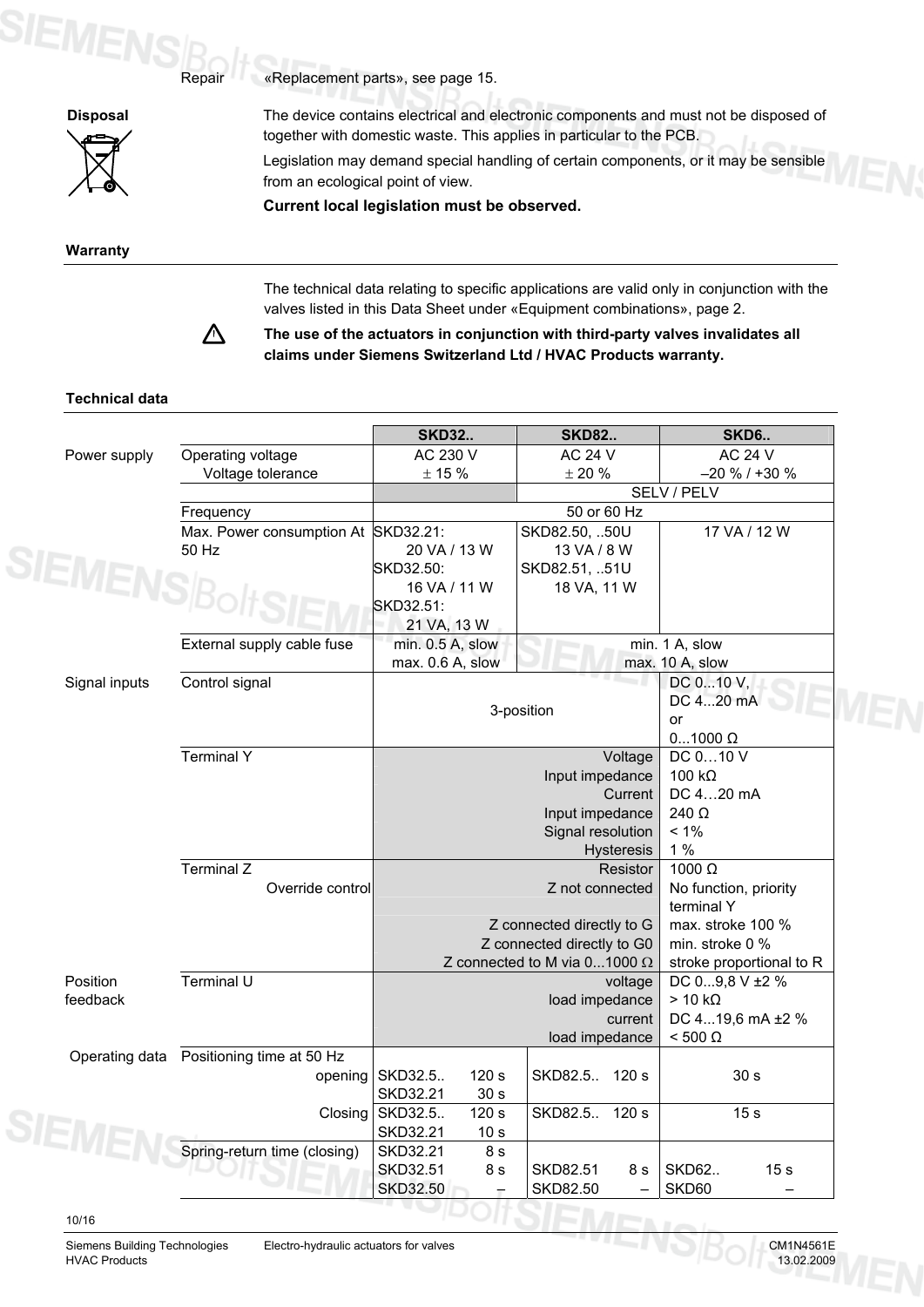| <b>SIEMENS</b> E      |                                   | <b>SKD32</b>                                                                            | <b>SKD82</b>                        | <b>SKD6</b>              |  |
|-----------------------|-----------------------------------|-----------------------------------------------------------------------------------------|-------------------------------------|--------------------------|--|
|                       | Positioning force                 |                                                                                         | 1000 N                              |                          |  |
|                       | Nominal stroke                    |                                                                                         | 20 mm                               |                          |  |
|                       | Max. permissible medium           |                                                                                         | $-25150 °C$                         |                          |  |
|                       | temperature                       |                                                                                         | < 0 °C: requires stem heater ASZ6.5 |                          |  |
| Electrical            | Cable entry                       | 4 x M20 ( $\varnothing$ 20.5 mm)                                                        |                                     |                          |  |
| connections           | U                                 | With knockouts for standard $\frac{1}{2}$ " conduit connectors ( $\varnothing$ 21.5 mm) |                                     |                          |  |
| Norms and             | CE-conformity                     |                                                                                         |                                     |                          |  |
| standards             | <b>EMC-directive</b>              | 2004/108/EC                                                                             |                                     |                          |  |
|                       | Immunity                          | EN 61000-6-2<br>Industrial                                                              |                                     |                          |  |
|                       |                                   | Emission   EN 61000-6-3<br>Residential                                                  |                                     |                          |  |
|                       | Low voltage directive             | 2006/95/EC                                                                              |                                     |                          |  |
|                       | Electrical safety                 | EN 60730-1                                                                              |                                     |                          |  |
|                       | Product standards for             | EN 60730-2-14                                                                           |                                     |                          |  |
|                       | automatic electric controls       |                                                                                         |                                     |                          |  |
|                       | Protection standard               |                                                                                         |                                     | $\mathbf{III}$           |  |
|                       | EN 60730                          |                                                                                         |                                     |                          |  |
|                       | Housing protection standard       |                                                                                         |                                     |                          |  |
|                       | Upright to horizontal             | IP54 to EN 60529                                                                        |                                     |                          |  |
|                       | Conform with UL standards         | <b>SKD82U</b>                                                                           | <b>UL 873</b>                       |                          |  |
|                       |                                   | SKD62U, SKD62UA                                                                         |                                     | <b>UL873</b>             |  |
|                       | C-tick                            |                                                                                         | N474                                | N474                     |  |
|                       | Environmental compatibility       | ISO 14001 (Environment)                                                                 |                                     |                          |  |
|                       |                                   | ISO 9001 (Quality)                                                                      |                                     |                          |  |
|                       |                                   | SN 36350 (Environmentally compatible products)                                          |                                     |                          |  |
|                       |                                   | RL 2002/95/EG (RoHS)                                                                    |                                     |                          |  |
| Dimensions /          | <b>Dimensions</b>                 |                                                                                         | refer to «Dimensions», page 14      |                          |  |
| weight                | Weight                            | SKD32, SKD82, SKD6<br>3.60 kg                                                           |                                     |                          |  |
|                       |                                   | SKD82U, SKD6U, SKD6UA<br>3.85 kg                                                        |                                     |                          |  |
|                       | ASK50 stroke inverter             | 1.10 kg                                                                                 |                                     |                          |  |
| <b>Materials</b>      | Actuator housing, bracket         | Die-cast aluminum                                                                       |                                     |                          |  |
|                       | Housing box and                   | Plastic                                                                                 |                                     |                          |  |
|                       | manual adjuster                   |                                                                                         |                                     |                          |  |
| <b>Accessories</b>    |                                   | <b>SKD32, SKD82</b>                                                                     |                                     | SKD6                     |  |
| ASC1.6                | Switching capacity                |                                                                                         |                                     | AC 24 V, 10 mA4 A        |  |
| Auxiliary switch      |                                   |                                                                                         |                                     | resistive, 2 A inductive |  |
| ASC9.3                | Switching capacity per            | AC 250 V, 6 A resistive, 2.5 A inductive                                                |                                     |                          |  |
| switch                | double auxiliary auxiliary switch |                                                                                         |                                     |                          |  |
|                       | Change in overall resistance      | ASZ7.3                                                                                  | $01000 \Omega$                      |                          |  |
| ASZ7.3                |                                   |                                                                                         |                                     |                          |  |
| Potentiometer         | of potentiometer at nominal       | ASZ7.31                                                                                 | $0135 \Omega$                       |                          |  |
|                       | stroke                            | ASZ7.32                                                                                 | $0200 \Omega$                       |                          |  |
| ASZ6.5<br>stem heater | Operating voltage                 |                                                                                         | AC 24 V ± 20 %                      |                          |  |
|                       | Power consumption                 |                                                                                         | 30 VA                               |                          |  |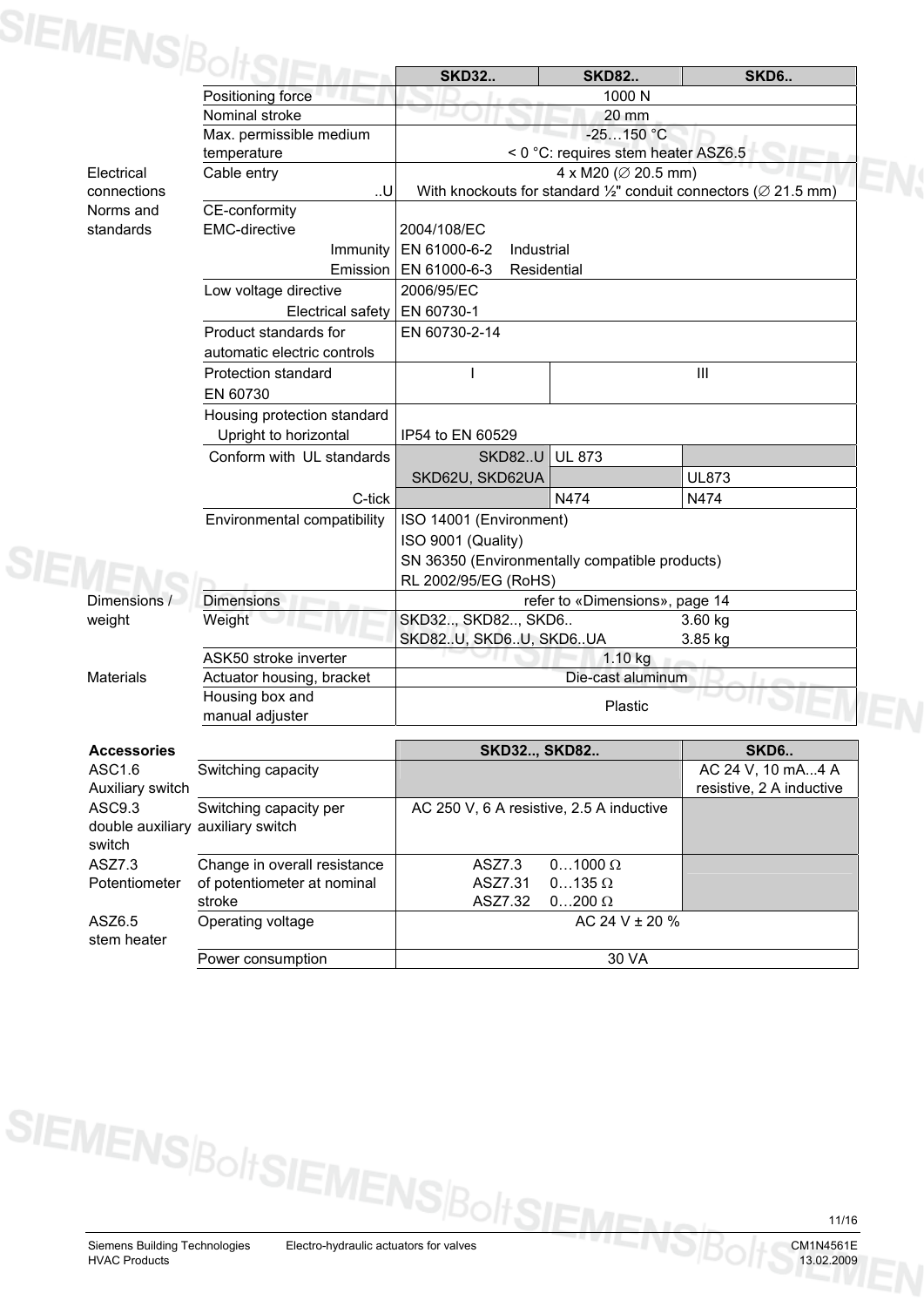### **SIEMENS** Botter

| Direction of operation   | DC 010 V / DC 100 V<br>Direct-acting, reverse-acting<br>DC 420 mA / DC 204 mA |                        |                                    |                                |  |
|--------------------------|-------------------------------------------------------------------------------|------------------------|------------------------------------|--------------------------------|--|
|                          |                                                                               |                        | $01000$ Ω / 10000 Ω                |                                |  |
| Stroke limit control     | Range of lower limit                                                          |                        | 045 % adjustable                   |                                |  |
|                          | Range of upper limit                                                          |                        | 10055 % adjustable                 |                                |  |
| Sequence control         | <b>Terminal Y</b>                                                             |                        |                                    |                                |  |
|                          | Starting point of sequence                                                    |                        | 015 V adjustable                   |                                |  |
|                          | Operating range of sequence                                                   |                        | 315 V adjustable                   |                                |  |
| Signal addition          | Z connected to R of                                                           |                        |                                    |                                |  |
|                          | Frost protection monitor QAF21                                                |                        | 01000 $\Omega$ , added to Y signal |                                |  |
|                          | Frost protection monitor QAF61                                                |                        | DC 1.6 V, added to Y signal        |                                |  |
|                          |                                                                               |                        |                                    |                                |  |
| General                  |                                                                               | <b>Operation</b>       | <b>Transport</b>                   | <b>Storage</b>                 |  |
| ambient conditions       |                                                                               | EN 60721-3-3           | EN 60721-3-2                       | EN 60721-3-1                   |  |
|                          | <b>Environmental conditions</b>                                               | Class 3K5              | Class 2K3                          | Class 1K3                      |  |
|                          | Temperature                                                                   | $-15+50$ °C            | $-30+65$ °C                        | $-15+50$ °C                    |  |
|                          | Humidity                                                                      | 595 % rh               | < 95 % rh                          | 595 % rh                       |  |
|                          |                                                                               |                        |                                    |                                |  |
| <b>Internal diagrams</b> |                                                                               |                        |                                    |                                |  |
| SKD32.51, SKD32.21       |                                                                               |                        | Cm1                                | end switch                     |  |
| AC 230 V, 3-Position     | Y2<br>Y1                                                                      | 4567G0<br>00 %         | n                                  | solenoid valve for spring-     |  |
|                          | $\begin{array}{r} 100\text{ }\% \\ 0\text{ }\% \end{array}$                   | 0 <sup>o</sup>         | return                             |                                |  |
| <b>SIEMEN</b>            | c1<br>Хф<br>lc2<br>Ю≢                                                         |                        | switch                             | c1, c2 ASC9.3 double auxiliary |  |
|                          | Cm1<br>n                                                                      |                        |                                    | a, b, c ASZ7 potentiometer     |  |
|                          | ASC9.3                                                                        | ASZ7.3                 | Υ1                                 | Positioning signal «open»      |  |
| <b>SKD32.50</b>          | Y1<br><b>Y2</b>                                                               |                        | <b>Y2</b>                          | Positioning signal «close»     |  |
| AC 230 V, 3-Position     | $\Box^{100\%}_{0\%}$                                                          | $\frac{1}{\sqrt{100}}$ | 21                                 | spring-return function         |  |
|                          |                                                                               |                        | N                                  | neutral conductor              |  |
|                          | с1<br>Ю≢                                                                      |                        |                                    |                                |  |
|                          | Cm1                                                                           |                        |                                    |                                |  |
|                          | ASC9.3                                                                        | ASZ7.3                 |                                    |                                |  |
| <b>SKD82.51</b>          | 2 <sup>1</sup><br>Υ1<br>Υ2                                                    | b<br>c                 | Cm1                                | end switch                     |  |
| AC 24 V, 3-Position      | $\Box^{100\%}_{0\%}$                                                          | င <br> ¶100 % နီ<br>0% | n<br>return                        | solenoid valve for spring-     |  |
|                          | c2                                                                            |                        |                                    | c1, c2 ASC9.3 double auxiliary |  |
|                          | Σ≠<br>Σ₩                                                                      |                        | switch                             |                                |  |
|                          | C <sub>m1</sub><br>n                                                          |                        |                                    | a, b, c ASZ7 potentiometer     |  |
|                          | ASC9.3                                                                        | ASZ7.3                 | <b>Y1</b>                          | Positioning signal «open»      |  |
| <b>SKD82.50</b>          | Y1<br>Y2                                                                      | 4569G02                | <b>Y2</b>                          | Positioning signal «close»     |  |
| AC 24 V, 3-Position      | $\blacksquare$ <sup>100</sup> %                                               | 100%<br>0 <sup>9</sup> | 21                                 | spring-return function         |  |
|                          | c2 <br>c1                                                                     |                        | G                                  | System potential               |  |
|                          | Σ⊄                                                                            |                        |                                    |                                |  |
|                          | Cm1                                                                           |                        |                                    |                                |  |
|                          | ASC9.3                                                                        | ASZ7.3                 |                                    |                                |  |
| <b>SKD60, SKD62</b>      | DC 0 10 V<br>oder<br>4  20 mA<br>Hub                                          | Pumpe                  | $\mathsf{U}$<br>01706de            | position indication            |  |
| SKD62U. SKD62UA          | $\overline{u}$<br>Ausgang                                                     | Solenoid               | z                                  | override control               |  |

2U, S AC 24 V, DC 0…10 V, 4…20 mA, 0…1000 Ω



- 
- **Y** positioning signal
- **M** measuring neutral
- **G0** operating voltage AC 24 V: system neutral (SN)
- **G** operating voltage AC 24 V: system potential (SP)

### 12/16

**SIEMENS**B

Siemens Building Technologies Electro-hydraulic actuators for valves<br>
HVAC Products 13.02.2009 **HVAC Products**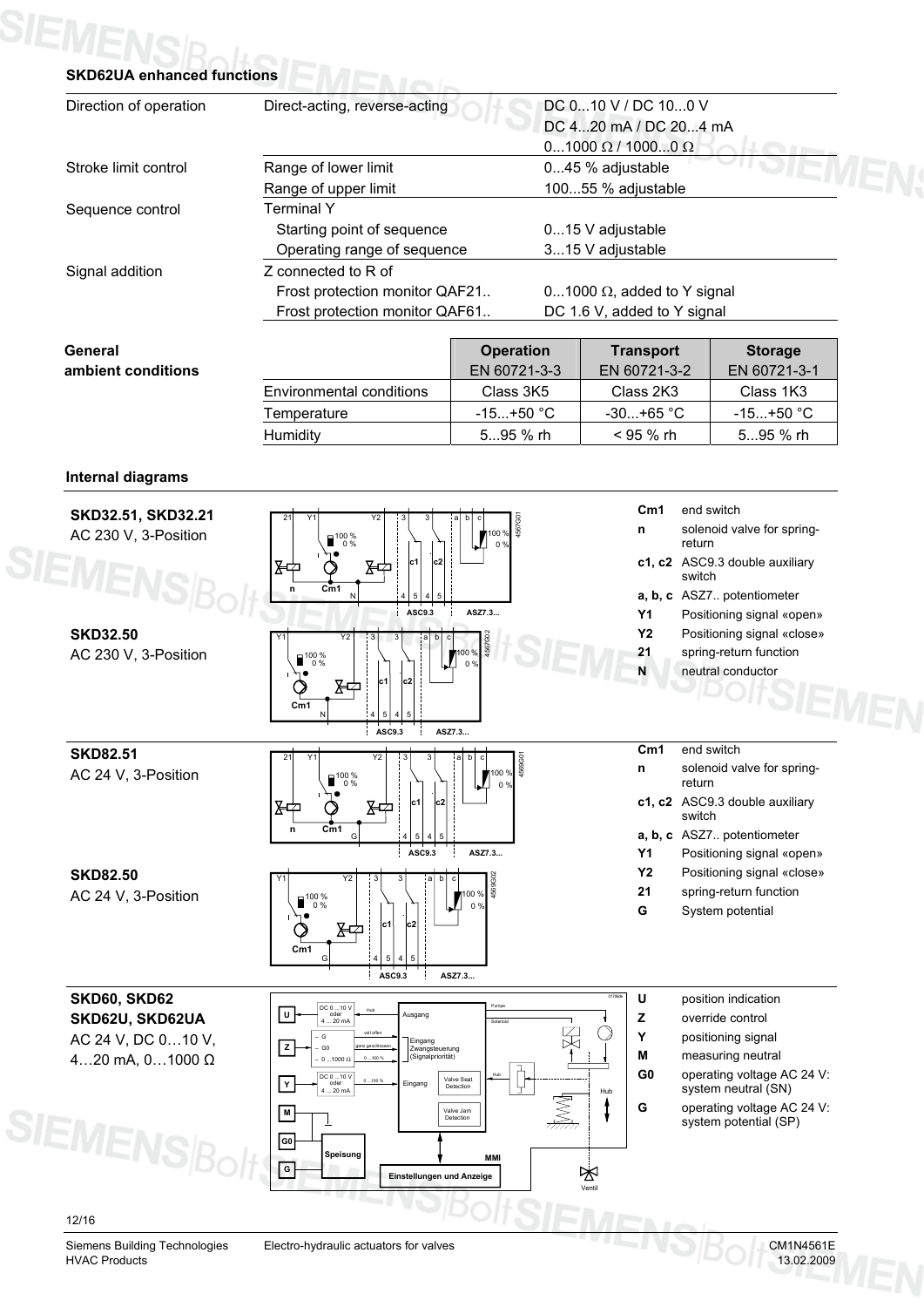## **SIEMENSBoltSIE**



### **Connection diagrams**

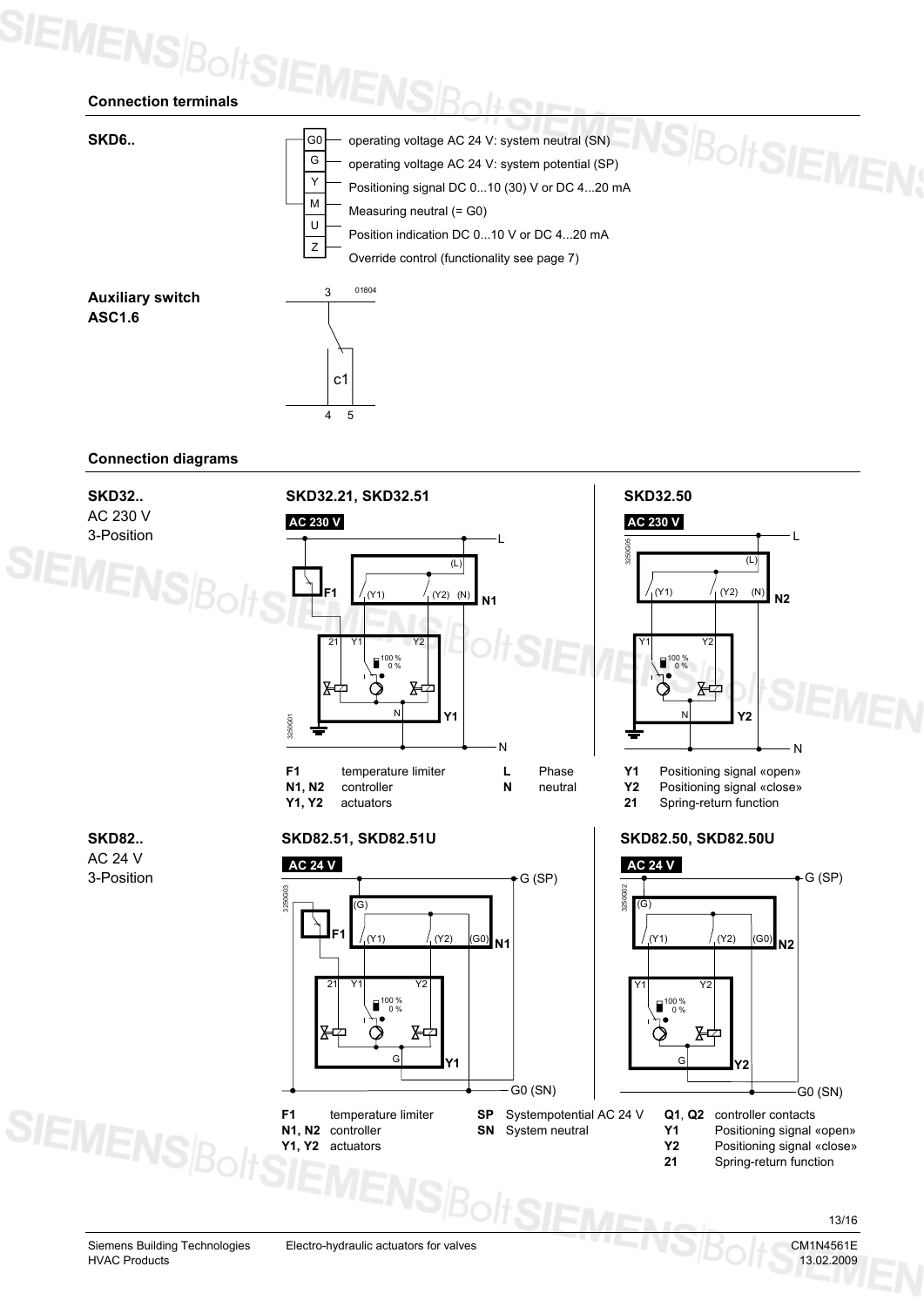### **SIEMENS SKD6..**   $AC<sub>24</sub>$ AC 24 V G (SP) DC 0…10 V, 4…20 mA, G B<sub>1</sub>  $\sf M$  $0...1000 \Omega$  $G<sub>0</sub>$  $Y1$  M N<sub>1</sub> . . . . ਹ  $\overline{M}$  $\overline{z}$ G Y  $G<sub>0</sub>$ 3250G04  $\overline{1}$ G0 (SN) **Y1** actuator **N1** controller

**F1 temperature limiter**<br>**F2 frost protection then** 

**G (SP)** System potential AC 24 V

**G0 (SN)** System neutral

- frost protection thermostat<br>terminals:  $1 3$  frost
	- frost hazard / sensor is interrupted
	- (thermostat closes with frost)  $1 - 2$  normal operation

**F3** frost protection monitor QAF21.. or QAF61.. (for SKD62UA only) \*

Only with sequence control and the appropriate selector switch settings (see page 6)

### **Dimensions**

**SIEMENS** 

All dimensions in mm  $\varnothing$ 127 (a. 105 **A A** 4 x M20 WITT TITW TIVM \* \* ∅ 20.5 143  $\boldsymbol{z}$ **0**300 \* 120 0 0 123 1 1 伸 旷 66 44 ∅ 4567M01 65 ∅

- \* Height of actuator from valve plate without stroke inverter **ASK50 = 300 mm**  Height of actuator from plate with stroke inverter **ASK50 = 357 mm**
- SKD..U with knockouts for standard  $\frac{1}{2}$ " conduit connectors (Ø 21.5 mm)
- $=$  >100 mm  $\lceil$  Minimum clearance from ceiling or wall for mounting,
- $=$  >200 mm  $\vert$  connection, operation, maintenance etc.

### **ASK50 stroke inverter**

### 109,5 55  $044$ 56,5 108 181 80 **Ø44** 4561M02

\* Maximum stroke = 20 mm

14/16

**SIEM!** 

Siemens Building Technologies Electro-hydraulic actuators for valves CM1N4561E<br>
HVAC Products 13.02.2009 HVAC Products 13.02.2009

20\*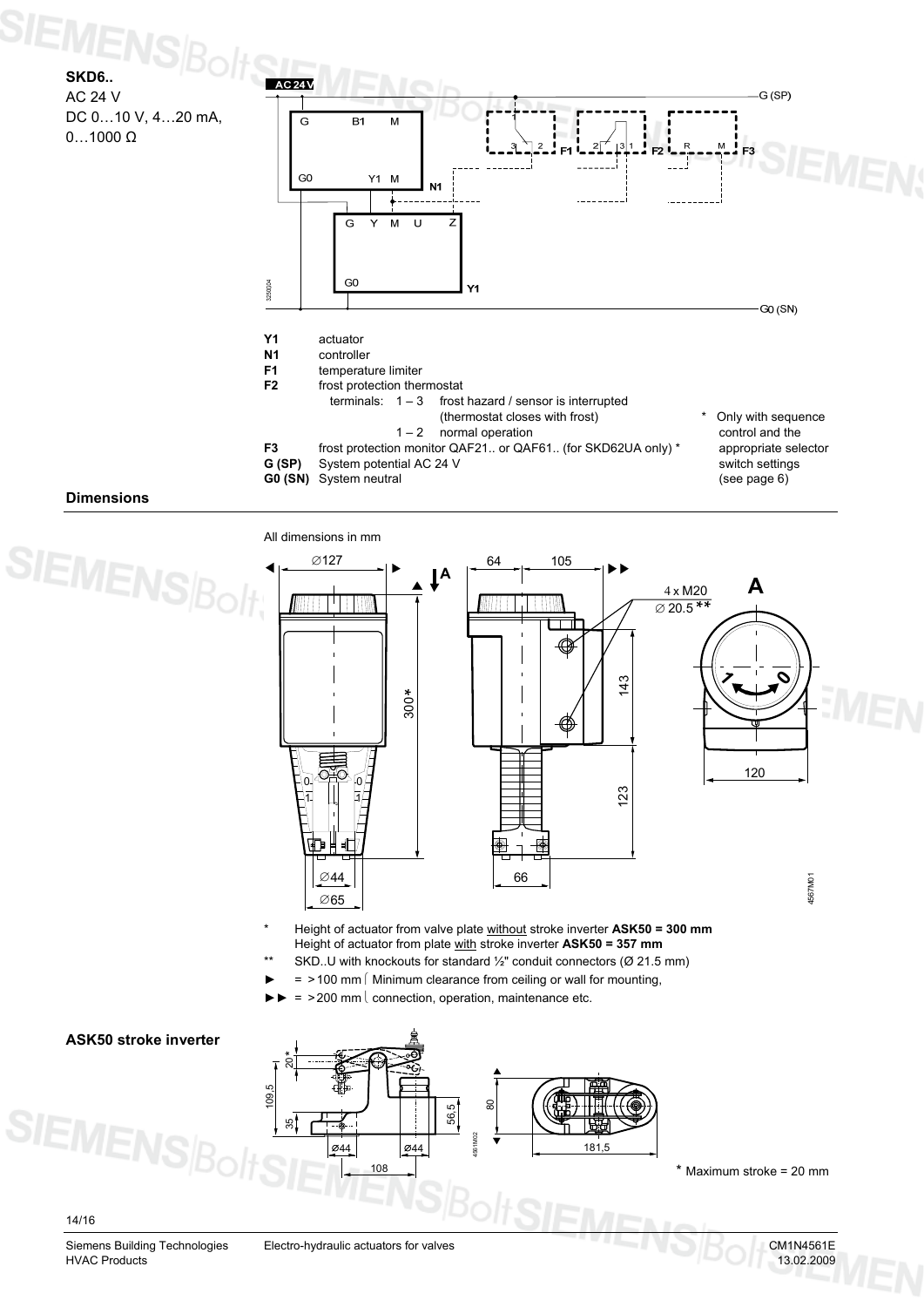### **Replacement parts**

|                      | Cover     | Hand control $1$ | <b>Control unit</b> |  |
|----------------------|-----------|------------------|---------------------|--|
| <b>Actuator type</b> |           |                  |                     |  |
| <b>SKD32.50</b>      | 410456348 | 426855048        |                     |  |
| <b>SKD32.51</b>      | 410456348 | 426855048        |                     |  |
| <b>SKD32.21</b>      | 410456348 | 426855048        |                     |  |
| <b>SKD82.50</b>      | 410456348 | 426855048        |                     |  |
| <b>SKD82.50U</b>     | 410456348 | 426855048        |                     |  |
| <b>SKD82.51</b>      | 410456348 | 426855048        |                     |  |
| <b>SKD82.51U</b>     | 410456348 | 426855048        |                     |  |
| SKD62                | 410456348 | 426855048        | 466857488           |  |
| SKD62U               | 410456348 | 426855048        | 466857488           |  |
| <b>SKD60</b>         | 410456348 | 426855048        | 466857598           |  |
| <b>SKD62UA</b>       | 410456348 | 426855048        | 466857518           |  |

Order numbers for replacement parts

<sup>9</sup> hand control, blue with mechanical parts<br>SIEMENS $\beta$ O/I SIEMENS $\beta$ O/I SIEMENS $\beta$ O/I SIEMEN

15/16